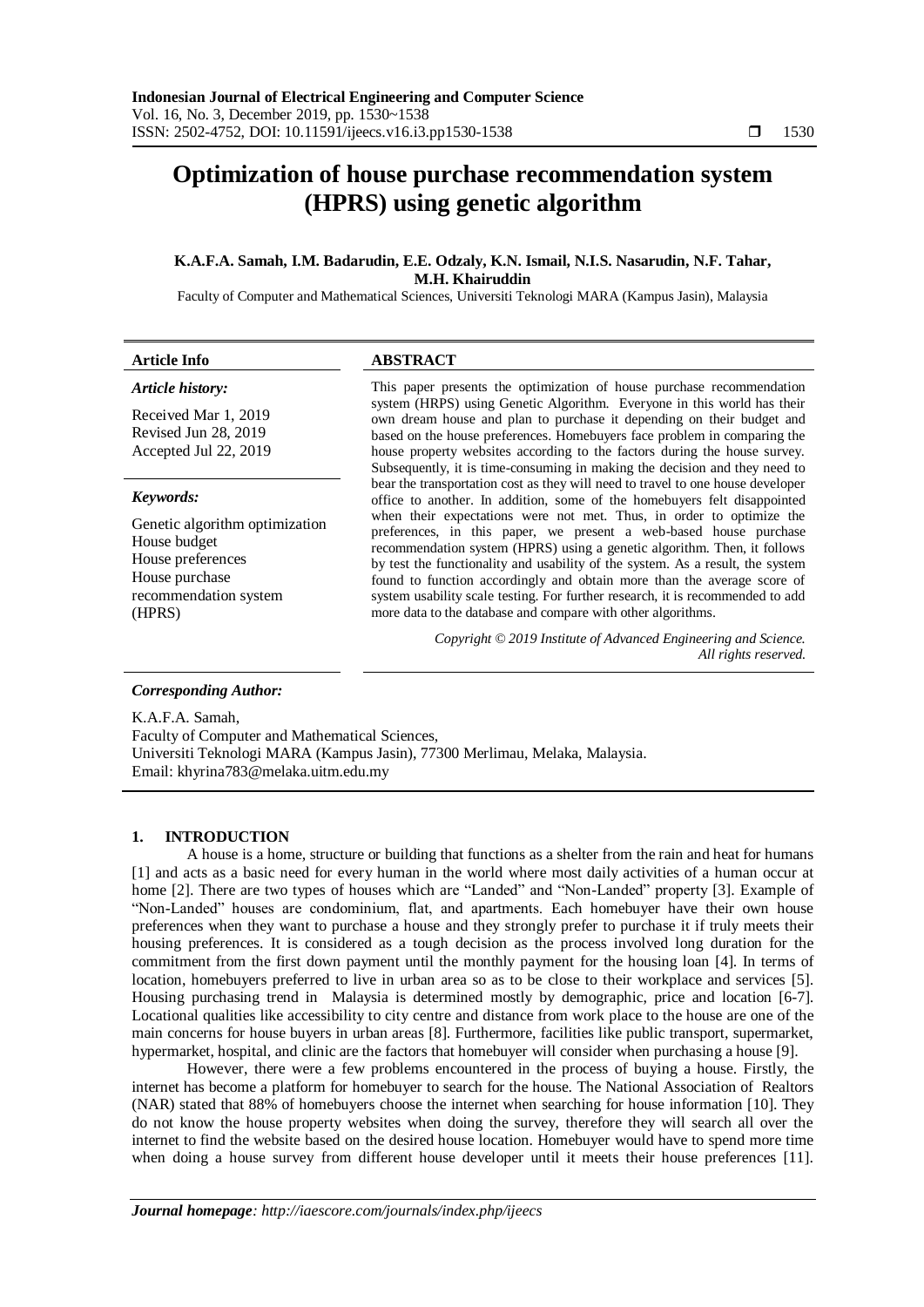Through a survey conducted in Melaka involving 52 participants, 81.1% of respondents use the website as a platform to do their house survey and 73.6% of respondents claimed difficulties in doing the survey for the house. The increasing of house price too high has affected the ability of the homebuyer to buy a house [1]. Through the survey that had been conducted, it shows that 48.1% respondent had a salary between RM1,000- RM5,000, it claimed that high price houses are not affordable for a homebuyer with a low-income salary and they need to find other alternatives. Housing affordability refers to a condition where people save their income to buy a house, as well as to pay for other expenses. The middle-income people are concern because affordability not only affects their ability to become a homeowner but also the types of home that they are able to purchase [12].

Each homebuyer has their own expectations on the house that they purchase yet there was a contradiction with the attributes provided by the housing developers and causes unsatisfaction [13]. One of the most important factor, when a homebuyer wants to buy a house is house preferences. In the same survey, it shows that 86.5% of respondents will refer to the provided facilities as one of the factors in decision making to purchase a house. Besides, other commitments such as car loan, bank loan, personal saving and others have affected the housing affordability for the homebuyers [14]. This was proven whereby 71.2% of them agreed that they have difficulties to calculate the budget due to own commitments. Other contributing factor like good environment of residential neighbourhood [15] preferably with gated neighbourhood, is belief can help to reduce crimes in residential areas [16]. In addition to that, homebuyer will also consider house features such as building's shape, the appearance and the dimensions with different size of lots, the built-up area and scaling of the housing [17].

Recommendation techniques help to provide suggestions to the user. The aim of the recommendation techniques is to generate a result to the user when they making a decision while faced with different choices [18]. The three techniques that suitable for this project is the Rule-Based Expert System, Fuzzy Logic, and Genetic Algorithm. A rule-based system is a type of expert system. This type of expert system uses rules to display the information into the system. A rule-based system can be used for the purpose of knowledge discovery, which means to extract information or knowledge discovered from data [19]. Although rule-based system can be applied easily, the number of rules can become complicated if involve in a larger problem [20]. A nonlinear mapping of an input data is set to a scalar output data can be defined as Fuzzy Logic (FL). It is a suitable tool that can deal with a problem that has dynamic behavior and helps to provide the best solutions to problems that involve the manipulation of several variables [18]. FL contains 4 main parts which are Fuzzification, Fuzzy Inference Process, and Defuzzification. GA is the search algorithm basis on the developmental ideas of natural selection and genetic. Besides providing an alternative method to solve a problem, GA also performs better than other traditional methods in most of the problem [21]. To calculate the similarity between two contexts from the multidimensional perspective, GA is used to achieve the best optimization value [22]. Three specifications have been used as a comparison between the recommendation techniques which are understanding, receive many inputs at one time and run in a single run, and modularity. Rule-based easy to understand and modular but not able to receive many inputs at one time and not able to run in a single run. FL has more disadvantages since it only easy to understand. As a comparison result between three techniques, GA is the most suitable for this project as it easy to understand, able to receive many inputs at one time and run in a single run and modular.

There was two existing buying house recommendation system that has been developed to help homebuyer to do the house survey; iProperty Malaysia dan Propertyguru. These applications are available on the website and we have compared between both system with our HPRS. Two types of comparison specifications been used which are the input from homebuyers and the output. It found that iProperty Malaysia able to receive six inputs such as any states, type of property, min price, max price, built-up size and no of bedrooms and the result prompted the list of houses that meet the specification input from homebuyers. Even the Propertyguru able to receive twelve inputs such as areas in Melaka, type of house, min price, max price, no of bedrooms, floor area, PSF, tenure, furnishing, floor level, listed and constructed, yet the output is the same as iProperty Malaysia. Nevertheless, the HPRS able to receive many inputs such as areas in Melaka Tengah, input the price, types (landed or non-landed), no of bedrooms, input includes the facilities around the housing area (hospital, transportation, school, etc) and the unique of the system is allowed user to provide input the budget that been approved by bank and the output following the preferences that within the budget.

Thus, in this paper, we designed and developed a web-based house purchase recommendation system (HPRS) using Genetic Algorithm (GA) in order to overcome the problem, a house purchase recommendation system developed with the hope it able to help the homebuyers to do house survey as per their budget and house preferences. This paper is organized as follows. In section 1, we have reviewed some background and literature of the developed system. The methodology is explained in section 2. The results and discussion are in section 3 and finally section 4 for the conclusion of the paper.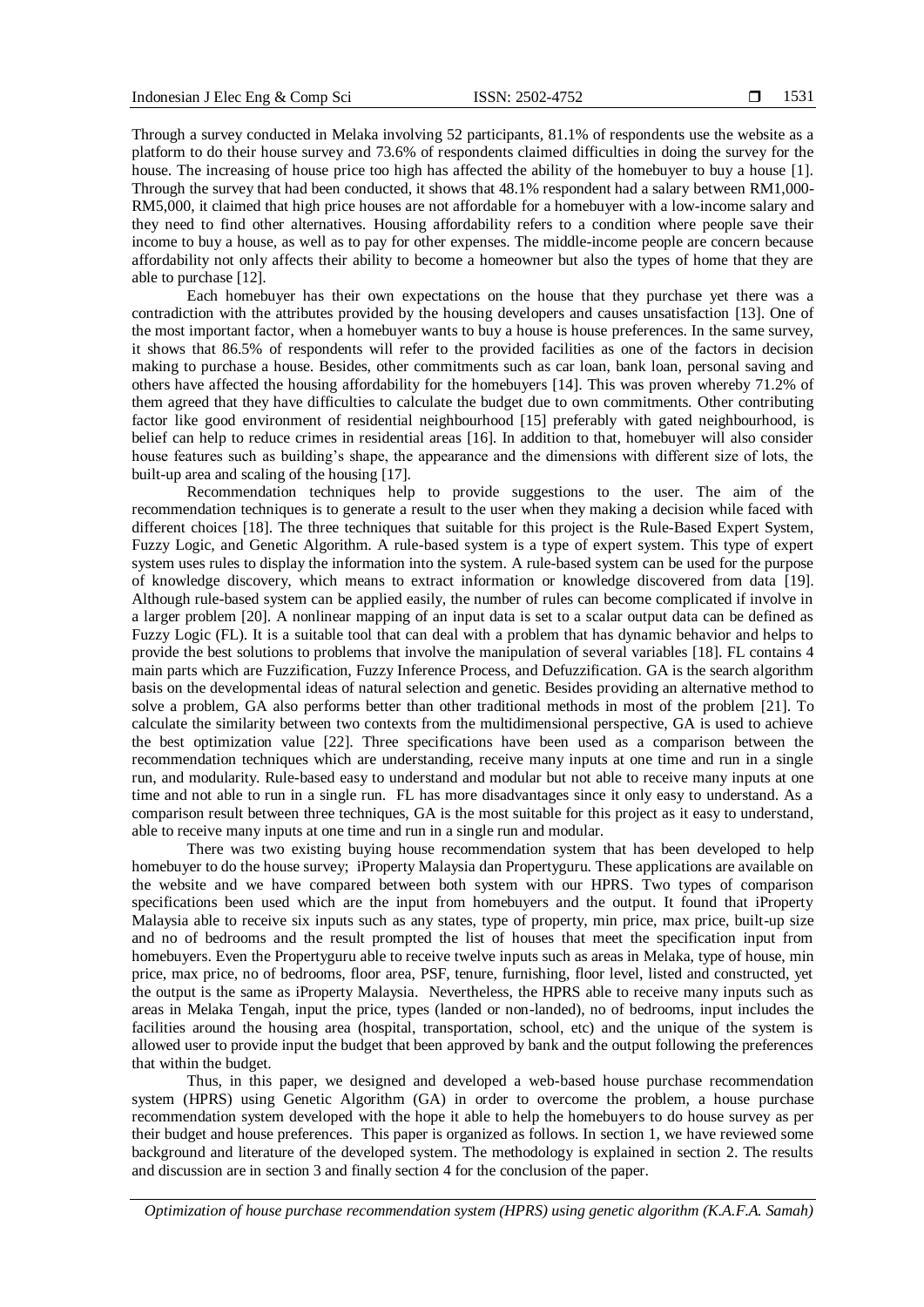# **2. RESEARCH METHOD**

In this study, the research methodology adopted Agile methodology. It is a slight methodology for software development. Agile model believes that every project needs to be handled differently and the existing methods need to be accommodated to best suit the project requirements. Rather than a single large process model implemented in SDLC, the development life cycle is divided into smaller parts in agile development [23]. Agile development is based on the idea of incremental and iterative development, in which the phases within a development life cycle are revisited over and over again. It iteratively improves software by using user feedback to converge on solutions. Data collected from four (4) house developers which are Metacorp Properties Sdn.Bhd (Taman Tasik Utama, Ayer Keroh), PDG Property Sdn.Bhd (Taman Saujana Indah), Country Villas Resort Sdn. Bhd (Country Villas Resort), and GJH Holdings Sdn.Bhd (Vista Kirana). Generally, for the system development, it is divided into three parts which are use case diagram, HPRS flowchart diagram and the implementation of the GA.

# **2.1. Use Case Diagram**

Figure 1 shows the use-case diagram that involved five activities for the admin and four activities for the homebuyer. Use case description is important to clearly explain with details each use case involved so the developer understands exactly what is in the requirement to satisfy.



Figure 1. Overall HPRS Use Case Diagram

# **2.2. System Flowchart Diagram**

A system flowchart shows the overall flow of HPRS and is shown in Figure 2. It starts with the input from the homebuyer and follows by the GA process. Finally, the result is the list of recommendation details of the house and the house price within the budget.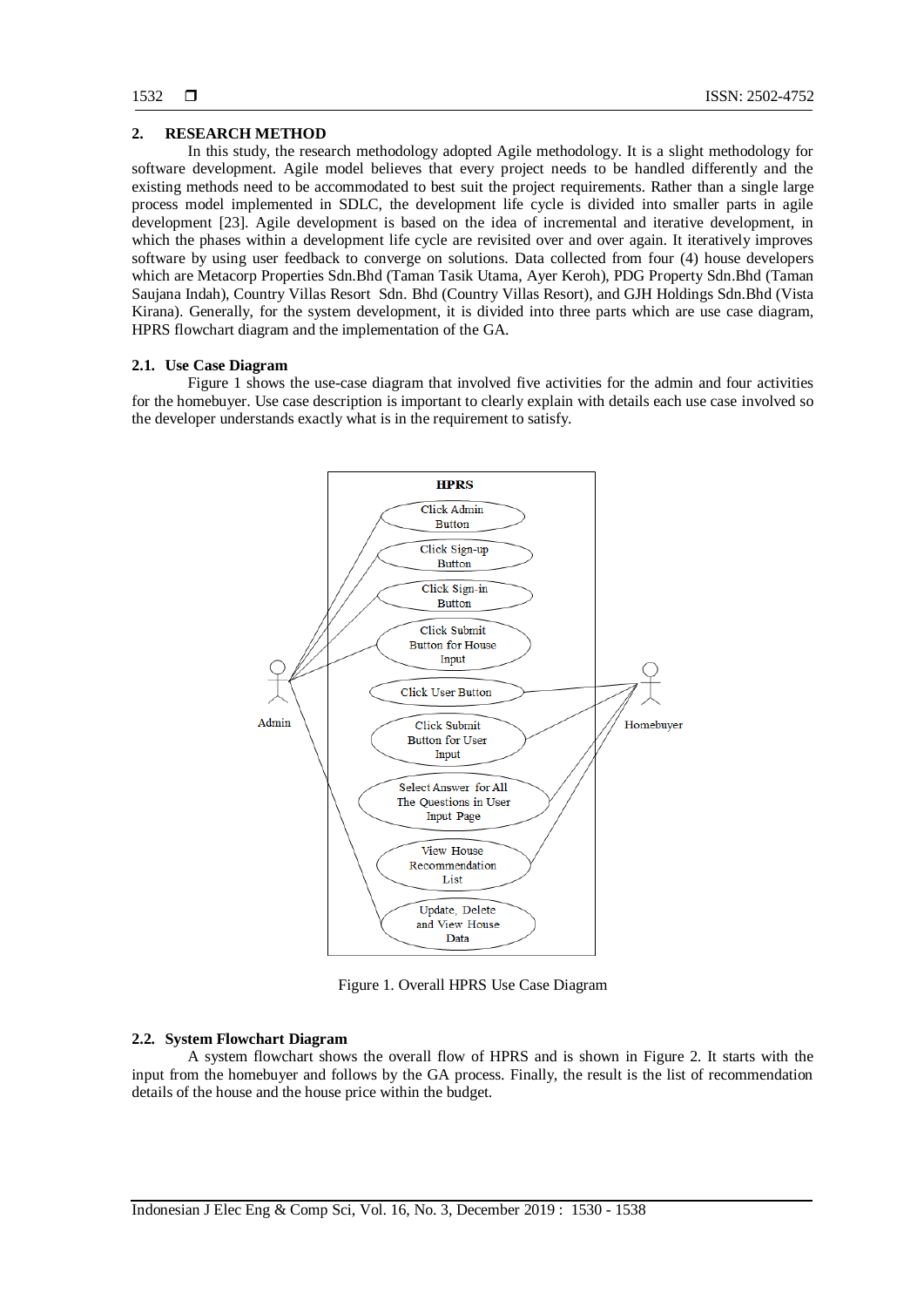

Figure 2. Flowchart Diagram for HPRS

# **2.3. Implementation of Genetic Algorithm**

GA involved 5 processes (as illustrated in Figure 2) start with generate population, fitness calculation, crossover, mutation, and convergence. All the input given by the homebuyer will be saved into the system.

# **2.3.1. Process 1: Generate Population**

Before we start generating the population, it started with chromosome encoding. The chromosome encoding is created randomly. Next, the population is generated, and it will create chromosomes as much as possible as of example shown in Figure 3. Every house contains the house details such as the house price, the category and type of the house, the availability of facilities and specialty, the agent phone number, the number of rooms and bathrooms, the built-up size and the address house.

| House <sub>33</sub> | House <sub>23</sub> | House35            | House46            | House4             |
|---------------------|---------------------|--------------------|--------------------|--------------------|
| <b>Budget</b>       | <b>Budget</b>       | Budget             | <b>Budget</b>      | <b>Budget</b>      |
| Category of House   | Category of House   | Category of House  | Category of House  | Category of House  |
| House Type          | House Type          | House Type         | House Type         | House Type         |
| House Price         | House Price         | House Price        | House Price        | House Price        |
| House Address       | House Address       | House Address      | House Address      | House Address      |
| No of Room          | No of Room          | No of Room         | No of Room         | No of Room         |
| No of Bathroom      | No of Bathroom      | No of Bathroom     | No of Bathroom     | No of Bathroom     |
| Build up Size       | Build up Size       | Build up Size      | Build up Size      | Build up Size      |
| <b>Facilities</b>   | <b>Facilities</b>   | <b>Facilities</b>  | <b>Facilities</b>  | <b>Facilities</b>  |
| Speciality          | Speciality          | Speciality         | Speciality         | Speciality         |
| <b>Agent Phone</b>  | <b>Agent Phone</b>  | <b>Agent Phone</b> | <b>Agent Phone</b> | <b>Agent Phone</b> |
| Number              | Number              | Number             | <b>Number</b>      | Number             |

Figure 3. Example of Chromosome Encoding for Population Generation

# **2.3.2. Process 2: Fitness Calculation**

At this phase, the fitness value of each chromosome been calculated by comparing the chromosome from the user and from chromosome from the database using the computer coding. The fitness calculation been total and measured by comparing the user input with the available information.

# **2.3.3. Process 3 and 4: Crossover and Mutation.**

The best fitness value has been chosen, and it will be sorted from the highest fitness value until the lowest fitness value. The first 3 chromosomes with the highest fitness value will undergo the crossover and mutation process, then sort it again using the fitness value. The new chromosome created been called as a child. Figure 4 shows the example of the process of crossover happens on the chromosome. Two value from chromosome X will be the crossover with two value from chromosome Y to create a new child. Mutation process with continues with the child.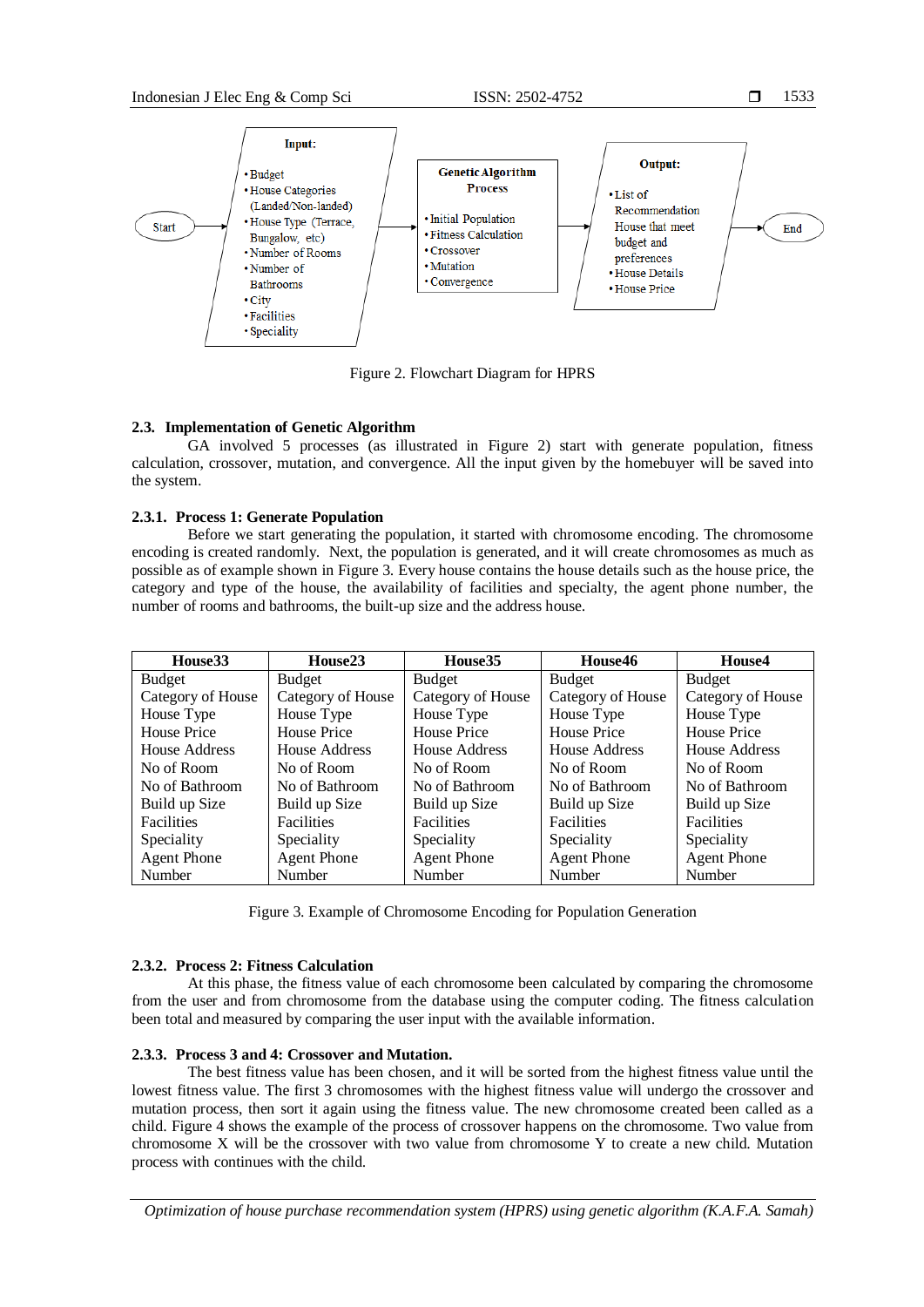

Figure 4. Example of Crossover Process on Chromosome

Therefore, the  $1<sup>st</sup>$  generation of a chromosome is being produced. Then, the other half of the chromosome with low fitness value will be repopulated. After the chromosome has been repopulated, the steps will be repeated until the 50th generation.

#### **2.3.4. Process 5: Convergence**

The convergence process started when the system received the same chromosome with the highest fitness value. Else not, it will loop again until the result is optimized. Therefore, the data from the first 3 chromosomes are considered as a best result, the GA will stop and display it to the homebuyer. The data have been chosen at this stage because the system needs to provide the optimized result.

# **3. RESULTS AND ANALYSIS**

This section discusses the results and findings gained from the HPRS. In this study, there were two types of testing conducted which is functionality testing and usability testing.

# **3.1. Functionality Testing**

The functionality testing is used in order to validate the result that has been obtained from each module of the use case. It checked every module and examine whether it can produce the expected output. Figure 5 shows the snapshot of the HPRS where the homebuyer needs to answer the given questions started with the city area, house preferences, and followed by the details of the specific question. The questions are vary depending on the selection such as if homebuyer select landed house (as in Question 2), the non-landed question (as in Question 2c) will not appear.

| House Input                |                                   | User                                                                 |                   |
|----------------------------|-----------------------------------|----------------------------------------------------------------------|-------------------|
| City:                      | Aver Keroh<br>$\checkmark$        |                                                                      |                   |
| <b>House Category:</b>     | Landed                            | Question 1 : Where do you want to bought your house?                 | Please Select One |
| House Type:                | Terrace                           | Question 2 : Which categories of house do you want?                  | Please Select One |
| House Category:            | Intermediate $\vee$               | Question 2a : If landed, which type of house?                        |                   |
| House Address:             |                                   | Question 2b: Which position of the house you preferred?              |                   |
| House Price:               |                                   | Question 2c : If non-landed, which type of house?                    |                   |
| No of Rooms:               | $2 \vee$                          | Question 3 : How many rooms do you want?                             | Please Select One |
| No of Bathrooms : $2 \vee$ |                                   | Question 4 : How many bathrooms do you want?                         | Please Select One |
| Built-up Size:             |                                   | Question 5 : How many kids do you have?                              | Please Select One |
|                            | <b>Bus Station</b><br>Supermarket | Question 5a : What is range of your kids age?                        |                   |
| Facilities                 | Hospital<br>Mall                  | Question 6 : Which type of groceries store that you<br>preferred?    | Please Select One |
| Availability:              | School                            | Question 7 : Do you have your own transport?                         | Please Select One |
|                            | Airport<br>Kindergarden           | Question 8 : Do you like to go to window shopping?                   | Please Select One |
|                            | Hypermarket                       | Question 9 : How much is your budget to buy the house?               |                   |
|                            | Car Porch<br>Full Furnished       | Question 10: Do you want your house near with hospital or<br>clinic? | Please Select One |
| Speciality :               | Half Furnished<br>Unfurnished     | Question 11: What is the condition of the house that you<br>want?    | Please Select One |
| <b>Agent Contact</b>       | Guard Area                        | Question 12 : Do you always go to outstation or travel?              | Please Select One |
| Number:                    |                                   | Question 13 : Do you want your house to be guarded or not?           | Please Select One |

Figure 5. Snapshot of HPRS

The functionality test has been conducted followed the HPRS use case and Table 1 shows the HPRS result of the five times testing on the functionality to ensure it functioning as per plan.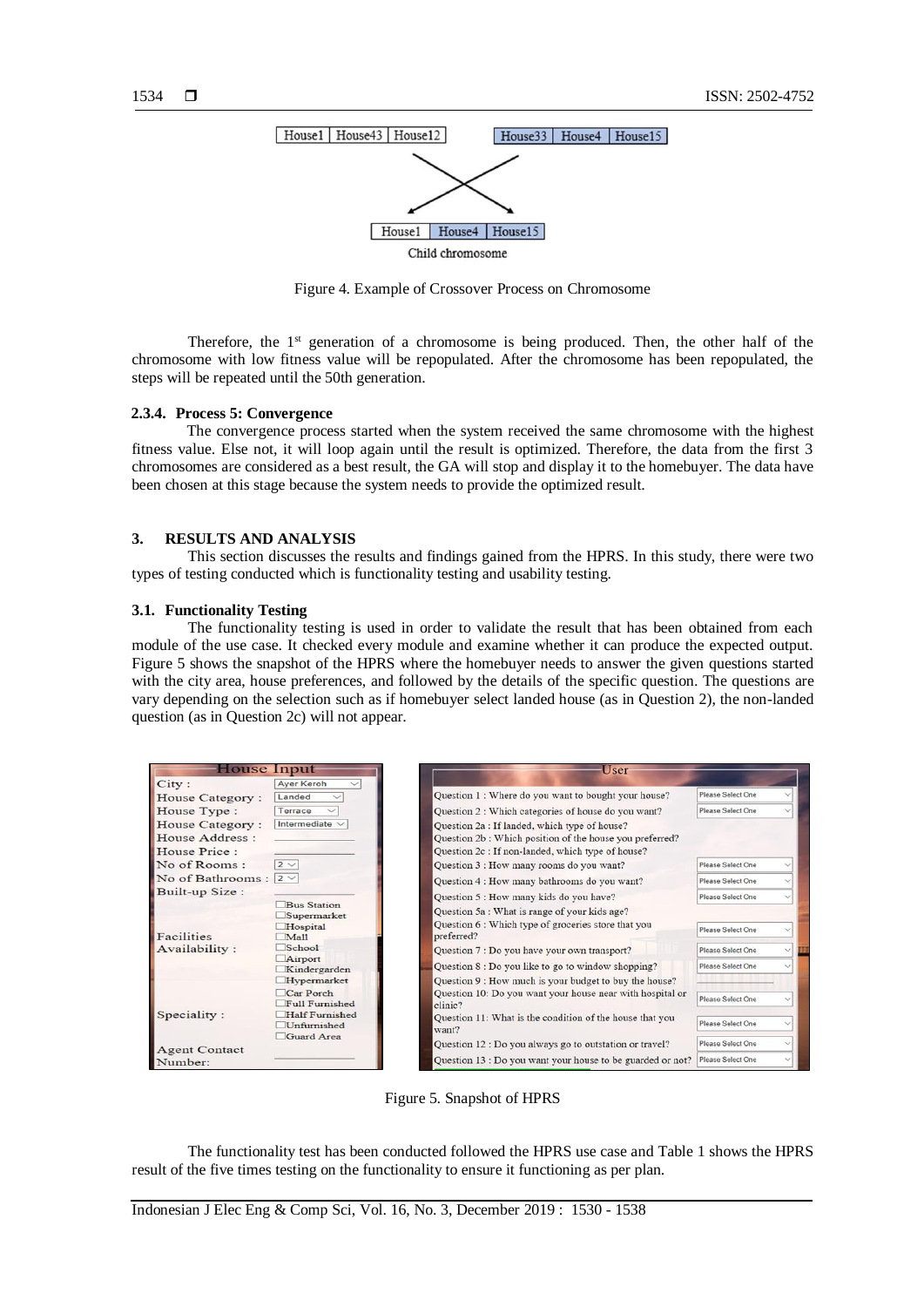| Table 1. TH RS I differentative Test Result            |       |       |       |       |                   |  |
|--------------------------------------------------------|-------|-------|-------|-------|-------------------|--|
| Component                                              | Test1 | Test2 | Test3 | Test4 | Test <sub>5</sub> |  |
| Click Admin Button                                     | Ok    | Ok    | Ok    | Ok    | Ok                |  |
| Click Sign-up Button                                   | Ok    | Ok    | Ok    | Ok    | Ok                |  |
| Click Sign-in Button                                   | Ok    | Ok    | Ok    | Ok    | Ok                |  |
| Click Submit Button for House Input                    | Ok    | Ok    | Ok    | Ok    | Ok                |  |
| Click User Button                                      | Ok    | Ok    | Ok    | Ok    | Ok                |  |
| Select Answer for All The Questions in User Input Page | Ok    | Ok    | Ok    | Ok    | Ok                |  |
| View House Recommendation List                         | Ok    | Ok    | Ok    | Ok    | Ok                |  |
| Update, Delete and View House Data                     | Ok    | Ok    | Ok    | Ok    | Ok                |  |

Table 1. HPRS Functionality Test Result

Next, we test the HPRS result by providing one of the examples of user input for specific house preferences with the budget of RM900,000 as in Table 2. As we know that different houses will have different house preferences, thus, the homebuyer needs to provide the input of the house preferences as much as possible.

| Table 2. Example of User Input |                                             |  |  |  |
|--------------------------------|---------------------------------------------|--|--|--|
| Budget                         | House Preferences                           |  |  |  |
| RM900,000                      | City: Ayer Keroh                            |  |  |  |
|                                | House Categories: Landed                    |  |  |  |
|                                | House Type: Semi-D                          |  |  |  |
|                                | House Position: Corner Lot                  |  |  |  |
|                                | Number of Rooms: 4                          |  |  |  |
|                                | Number of Bathrooms: 3                      |  |  |  |
|                                | Facilities: Hypermarket, Mall, Hospital     |  |  |  |
|                                | Speciality: Guarded, Unfurnished, Car Porch |  |  |  |

Using the same input, HPRS has been tested for three times to measure the consistency of the result. Figure 6 until Figure 8 shows the output of HPRS which provides the recommended list of 3 houses that match with the user input as in previous Table 3. The house price shown is the house price, that is lower than the homebuyer budget. Figure 7 shows the lowest house price at Taman Tiara Villa, but the built-up size is only 2,800 sq. compared to Figure 8 that provides the bigger built-up size which is 3,200 sq. Despite Figure 9 shows the HPRS result 3 with different specification 5 number of rooms instead of 4, yet the house price still within the budget RM900,000 which is RM802,018.





# **3.2. Usability Testing**

Usability testing is a method to test the HPRS by letting the users of the system perform a certain task and how they understand the usage of the system. For this project, the testing was done using the system usability scale. The System Usability Scale (SUS) is a survey consist of ten-item scale giving assessments of usability. The statement of the items is made, and the respondents then indicate the agreement or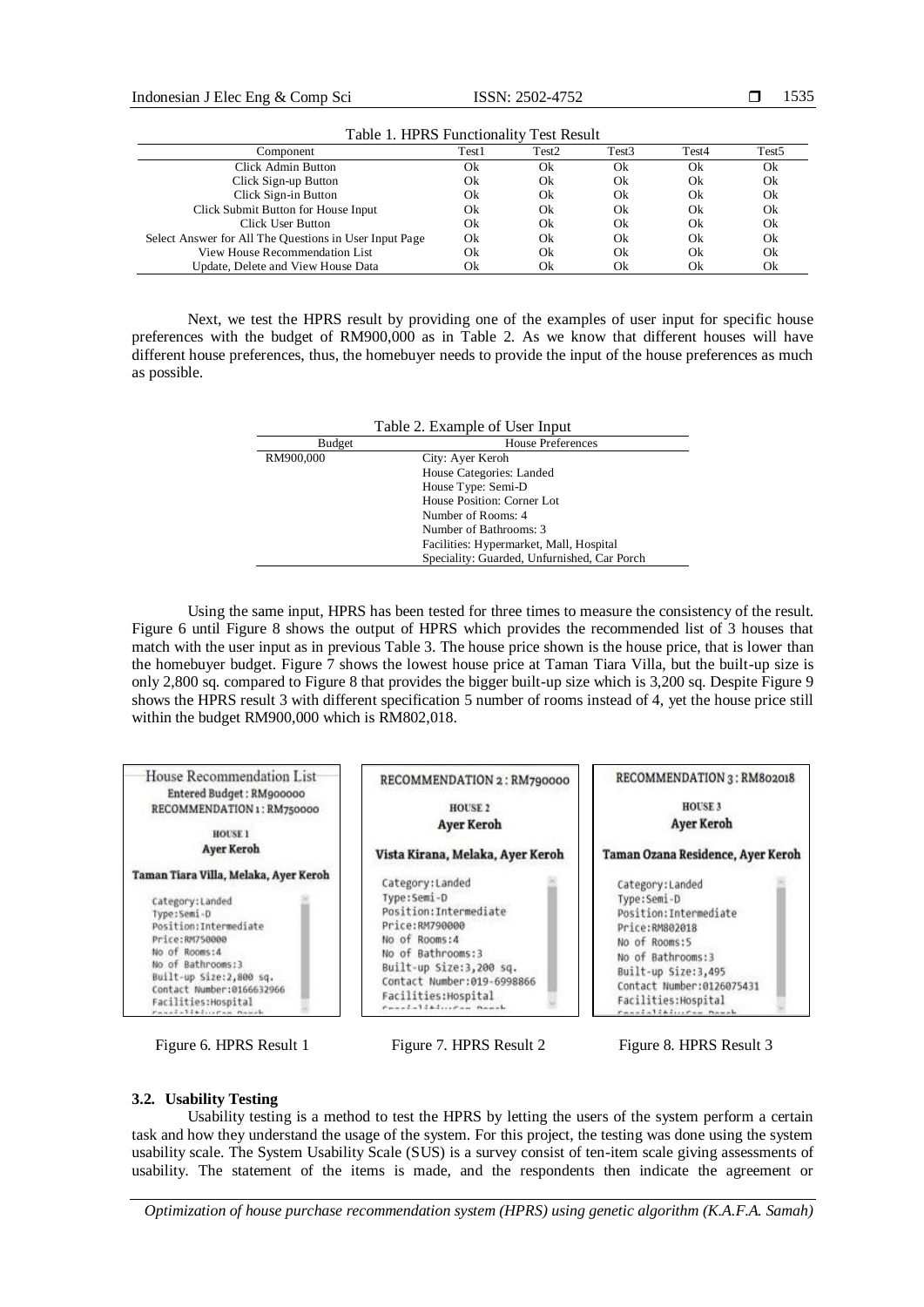disagreement with the statement on a 5-point scale. The statements covered the aspects of usability like the need for support, training, and complexity [24]. Thus, it has a great level of validation for measuring the usability of the system. Respondents of the SUS are asked to immediately record their response to the survey after they had tried using HPRS. All items are required to be filled and they must mark the center point of the scale if they cannot respond to the specific item. Hence, the survey can be done without any biases. Table 3 shows all the questions of the system usability scale questionnaire.

| Tuble 5: Bystem Csubinty Beare Questionmane                               |                                                                                           |  |   |       |  |  |  |
|---------------------------------------------------------------------------|-------------------------------------------------------------------------------------------|--|---|-------|--|--|--|
|                                                                           | Scale: 1-Strongly Disagree, 2-Disagree, 3-Neutral, 4-Agree, 5-Strongly Agree              |  |   |       |  |  |  |
| No.                                                                       | <b>Ouestion</b>                                                                           |  |   | Scale |  |  |  |
|                                                                           | I think that I would like to use this system frequently                                   |  |   |       |  |  |  |
|                                                                           | I found the system unnecessarily complex                                                  |  |   |       |  |  |  |
|                                                                           | I thought the system was easy to use                                                      |  |   |       |  |  |  |
| 4                                                                         | I think that I would need the support of a technical person to be able to use this system |  |   |       |  |  |  |
|                                                                           | I found the various functions in this system were well integrated                         |  |   |       |  |  |  |
| I thought there was too much inconsistency in this system<br><sub>(</sub> |                                                                                           |  |   | 3     |  |  |  |
|                                                                           | I would imagine that most people would learn to use this system very quickly              |  |   | 3     |  |  |  |
| 8                                                                         | I found the system very cumbersome to use                                                 |  | ◠ | 3     |  |  |  |
| 9                                                                         | I felt very confident using the system                                                    |  |   |       |  |  |  |
| 10                                                                        | I needed to learn a lot of things before I could get going with this system               |  |   |       |  |  |  |

Respondents selected are from Melaka Tengah area and varied in term of age and gender. The respondents have been asked to use the HPRS and directly answered the questionnaire given. Figure 9 summarized the SUS questionnaire result in 30 respondents for each of the question given.



Figure 9. Summary of SUS Questionnaire Result for HPRS

SUS scoring calculated based on contributions on each item that is range from 0 to 4. For odd number items, the contribution is the scale position minus 1 while the even numbers contributed 5 minus the scale position. All of the contributions then multiplied by 2.5 to obtain the overall value of the SU. The result is in the range of 0 to 100. The average score of SUS is 68 means that the HPRS is good in term of usability [25] and Figure 10 illustrates a histogram summarized the total SUS scores obtained for the HPRS. From the histogram, the score is divided into a range of 5 starting from the lowest score obtained which is 55. The frequency of each range is shown in the vertical axis. For example, there are 4 frequencies of score 70 until 75 based on the histogram. The total score obtained from 30 respondents are 2377.5 and it is divided by the number of respondents to find the average SUS score. The average SUS score obtained for the HPRS is 76.8. Therefore, the HPRS is proven to have good usability by achieving an average score of more than 68.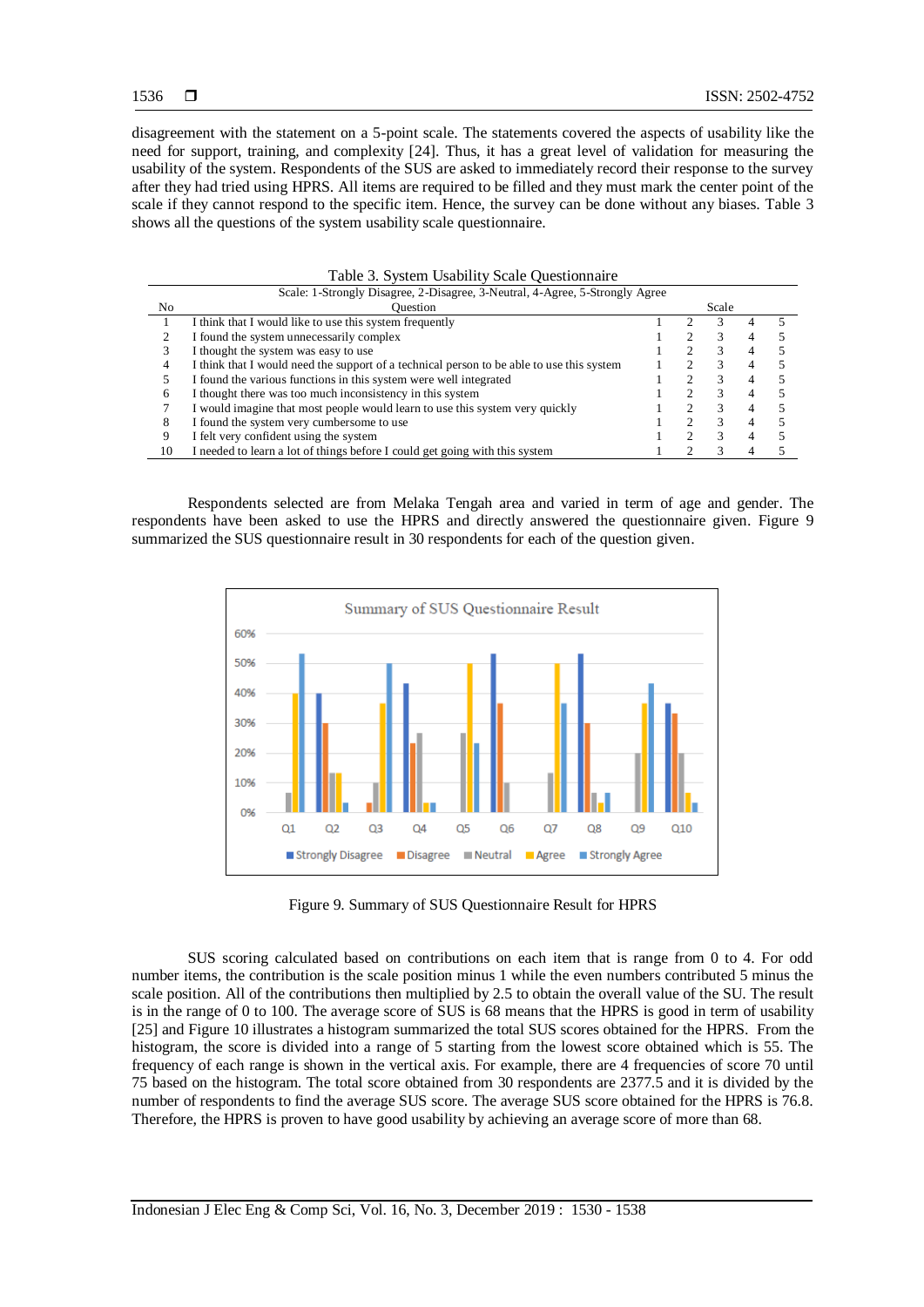

Figure 10. Histogram of Total SUS Scores for HPRS

#### **4. CONCLUSION**

As a conclusion, this House Purchase Recommendation System has achieved the objectives and able to solve the highlighted problem. Using the GA technique advantage, HPRS help homebuyer to search and buy a house based on their house preferences and budget. Indirectly, it manages to reduce time-consuming for the houses surveying through websites. The functionality testing is done by evaluating and try each use case function of the website and it is proven HPRS is successfully functioned well. However, there are a few limitations of this system that be improved. For future work, this system should be displaying the monthly installments for the house, ability for the homebuyer to view the picture of the house and state the rate of interest for the bank loan. Also to test the performance of the system by comparing with other techniques such as Naïve Bayes and Support Vector Machine.

#### **REFERENCES**

- [1] H. Ramlan and E. E. Zahari, "Review the Issue of Housing Among Urban Dwellers in Malaysia with Special Reference Towards Affordability to Home Ownership," *Procedia Economics and Finance*, vol. 35, pp. 216-223, 2016.
- [2] A. I. Che-ani, et al., "Affordable Housing Performance Indicators for Landed Houses in the Central Region of Malaysia," *Modern Applied Science,* vol. 8, pp. 70-86, 2014.
- [3] A. Osmadi, et al., "Exploring The Elements Of Housing Price in Malaysia," *Asian Social Science*, vol. 11, pp. 26, 2015.
- [4] L. Abdullah, et al., "First-Time Home Buyers: Factors Influencing Decision Making," *International Conference on Innovation and Technology for Sustainable Built Environment*, pp. 249-254, 2012.
- [5] O. L. H. Leh, et al., "The Housing Preference Of Young People In Malaysian Urban Areas: A Case Study Subang Jaya, Selangor," *Geografia-Malaysian Journal of Society and Space*, vol. 12, pp. 60-74, 2017.
- [6] S. A. Ghapor, et al., "Trends, Problems And Needs Of Urban Housing In Malaysia," *Malay*, vol. 248, pp. 62, 2010.
- [7] N. Zainon, et al., "Factors Affecting The Demand of Affordable Housing Among The Middle-Income Groups In Klang Valley Malaysia," *Journal of Design and Built Environment,* pp. 1-10, 2017.
- [8] M. H. Mohamad, et al., "Review of Building, Locational, Neighbourhood Qualities Affecting House Prices in Malaysia," *Procedia - Social and Behavioral Sciences*, vol. 234, pp. 452-460, 2016.
- [9] P. A. M. Khan, et al., "Housing Preference for First Time Home Buyer in Malaysia," *International Journal of Real Estate Studies*, vol. 11, pp. 1-6, 2017.
- [10] X. Yuan, et al., "Toward A User-Oriented Recommendation System for Real Estate Websites," *Information Systems*, vol. 38, pp. 231-243, 2013.
- [11] D. B. Tonara, et al., "Recommender System in Property Business a Case Study from Surabaya, Indonesia," *The Third International Congress on Interdisciplinary Research and Development*, pp. 71-75, 2013.
- [12] D. W. A. Aziz, et al., "A Study of Affordable Housing within the Middle Income Households in the Major Cities and Towns of Malaysia," *Australian Journal of Basic and Applied Sciences,* vol. 5, pp. 258-267, 2011.
- [13] J. Chia, et al., "Understanding Factors That Influence House Purchase Intention Among Consumers In Kota Kinabalu: An Application of Buyer Behavior Model Theory," *Journal of Technology Management and Business*, vol. 3, pp. 94-110, 2016.
- [14] A. A. M. Shoed and G. Subramaniam, "Housing Affordability Among Generation Y in Malaysia A Conceptual Analysis," vol. 731, pp. 16-23, 2015.
- [15] A. G. Salleh and N. Badarulzaman, "Quality of life of residents in urban neighbourhoods of Pulau Pinang, Malaysia," *Journal of Construction in Developing Countries*, vol. 17, pp. 117-123, 2012.
- [16] A. Abdullah, et al., "Fear of Crime in Gated and Non-gated Residential Areas," *Procedia-Social and Behavioral Sciences,* vol. 35, pp. 63-69, 2012.